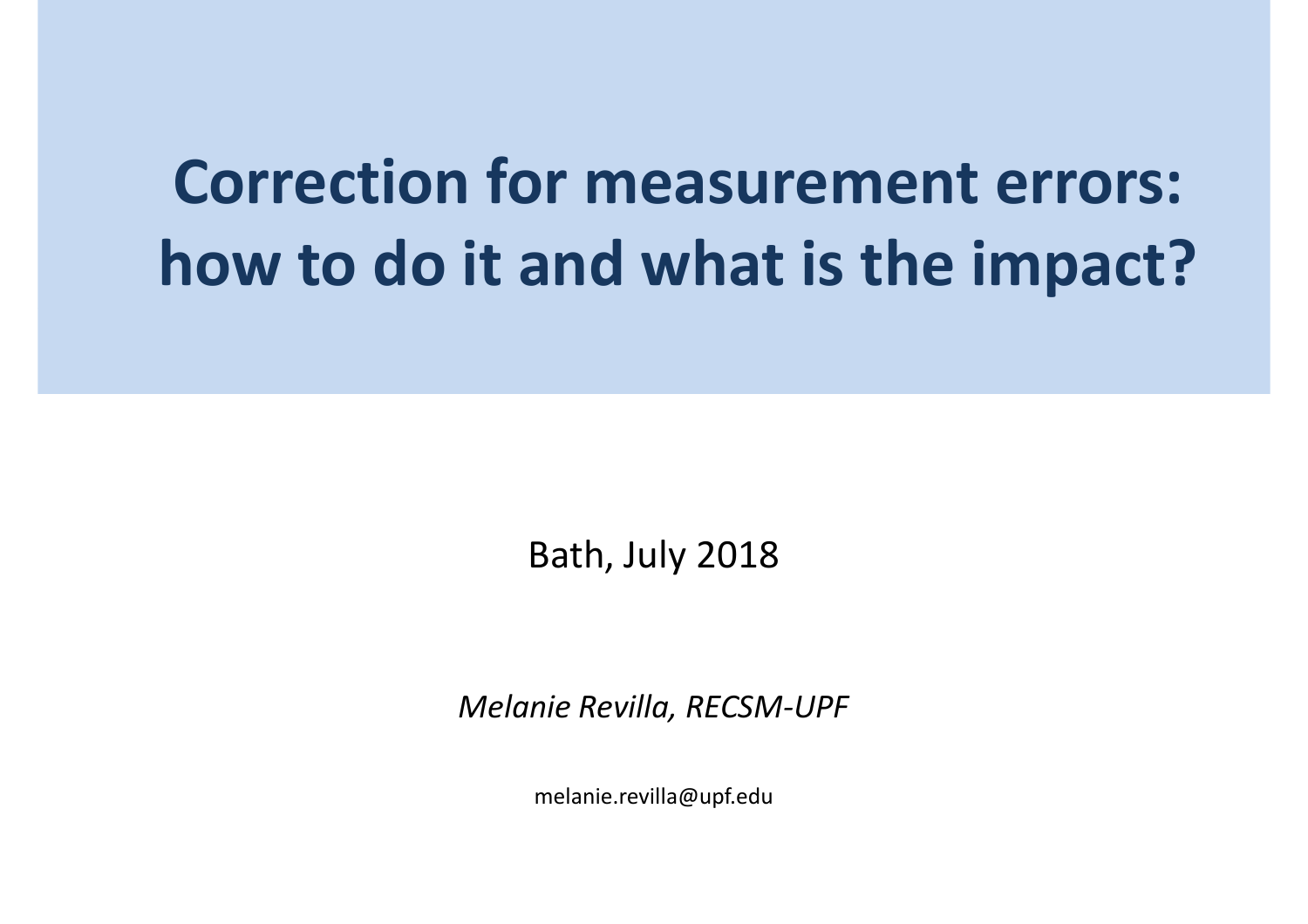## **Correction for measurement errors**

How to do it?

### 2 steps:

- 1. Estimate/predict the size of the measurement errors (random and systematic), or of their complement<br>(roliability and validity) (reliability and validity)
- 2. Use this information to correct for measurement errors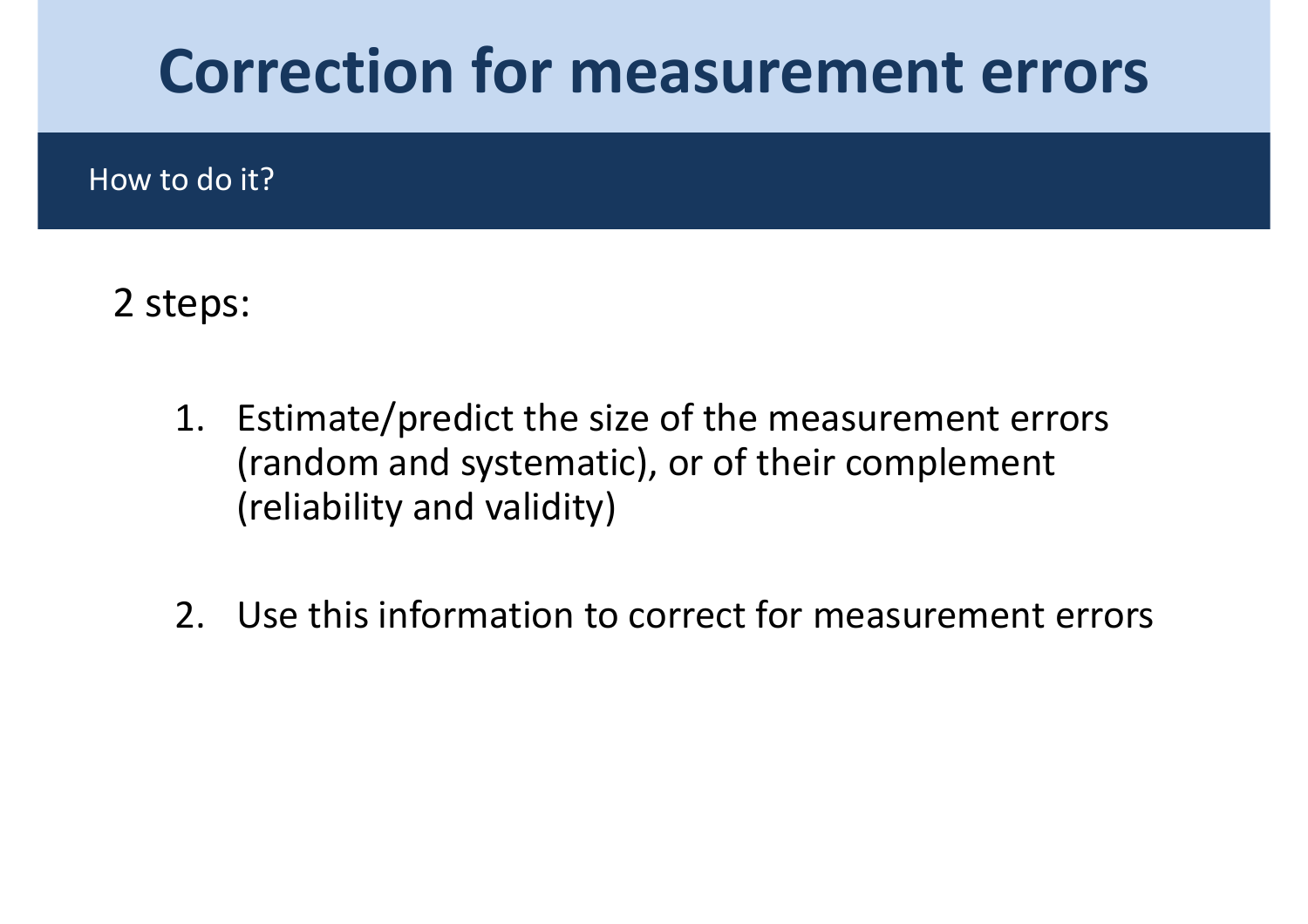# **Reliability, validity, quality**

Quality = part of variance explained by the latent concept of interest

 $\rightarrow$  complement of measurement errors

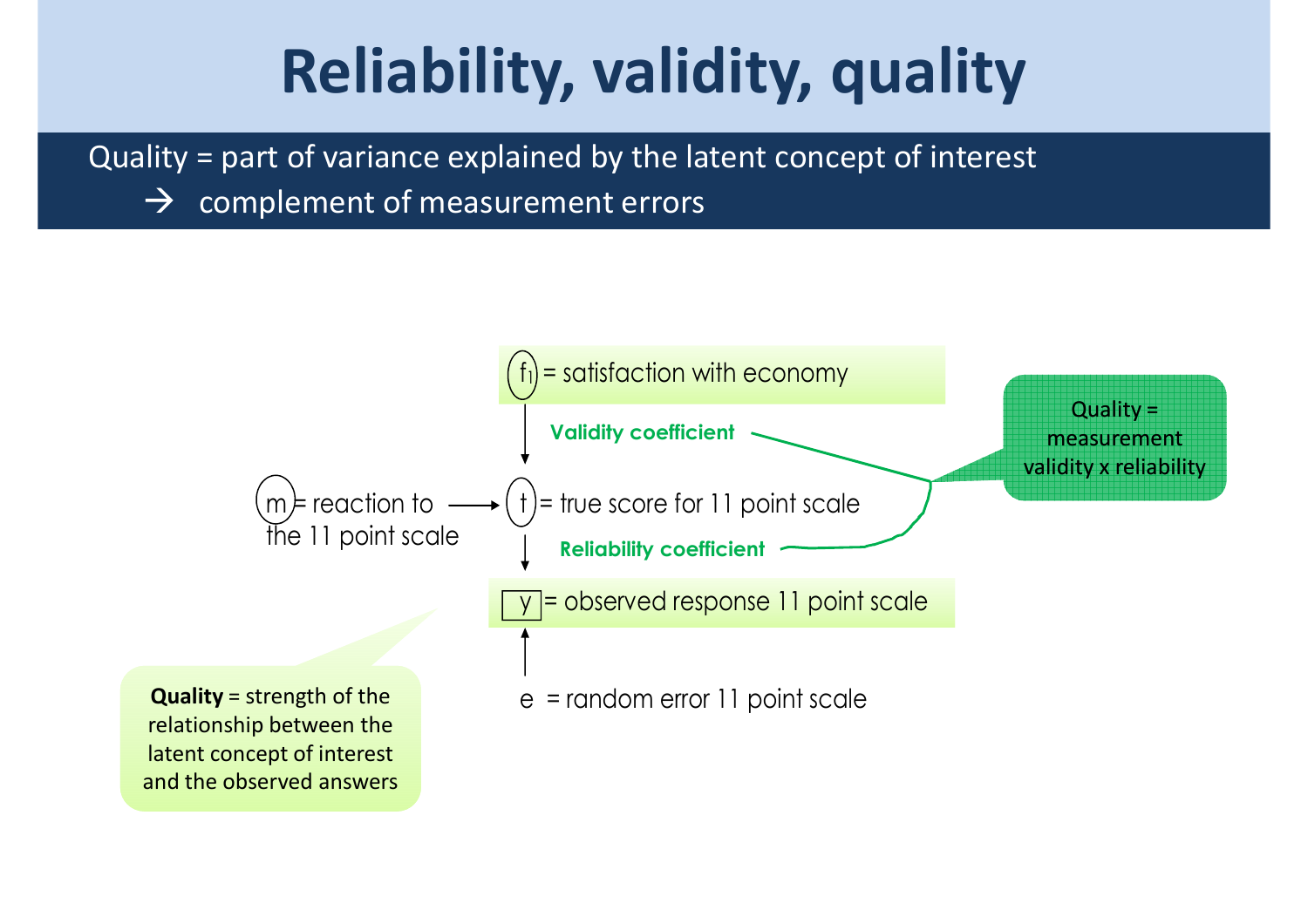## **How to evaluate the quality?**

### 2 main alternatives

- 1. Estimation using the **Multitrait-Multimethod** (MTMM) approach
- 2. Prediction using the **Survey Quality Predictor** (SQP) software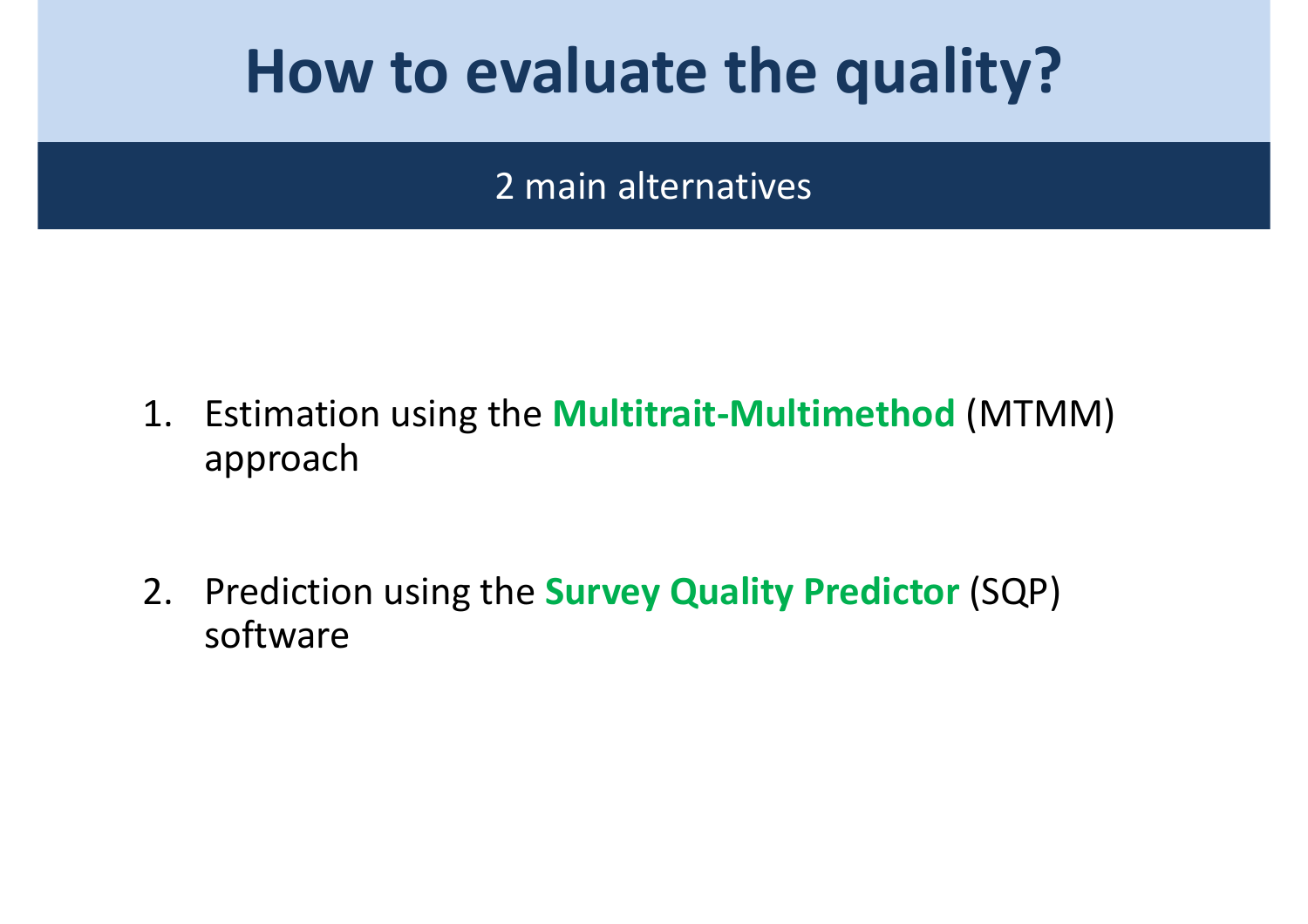# **What is the MTMM approach?**

### The true score model: Saris & Andrews (1991)

Analyses using SEMEquations of the model:

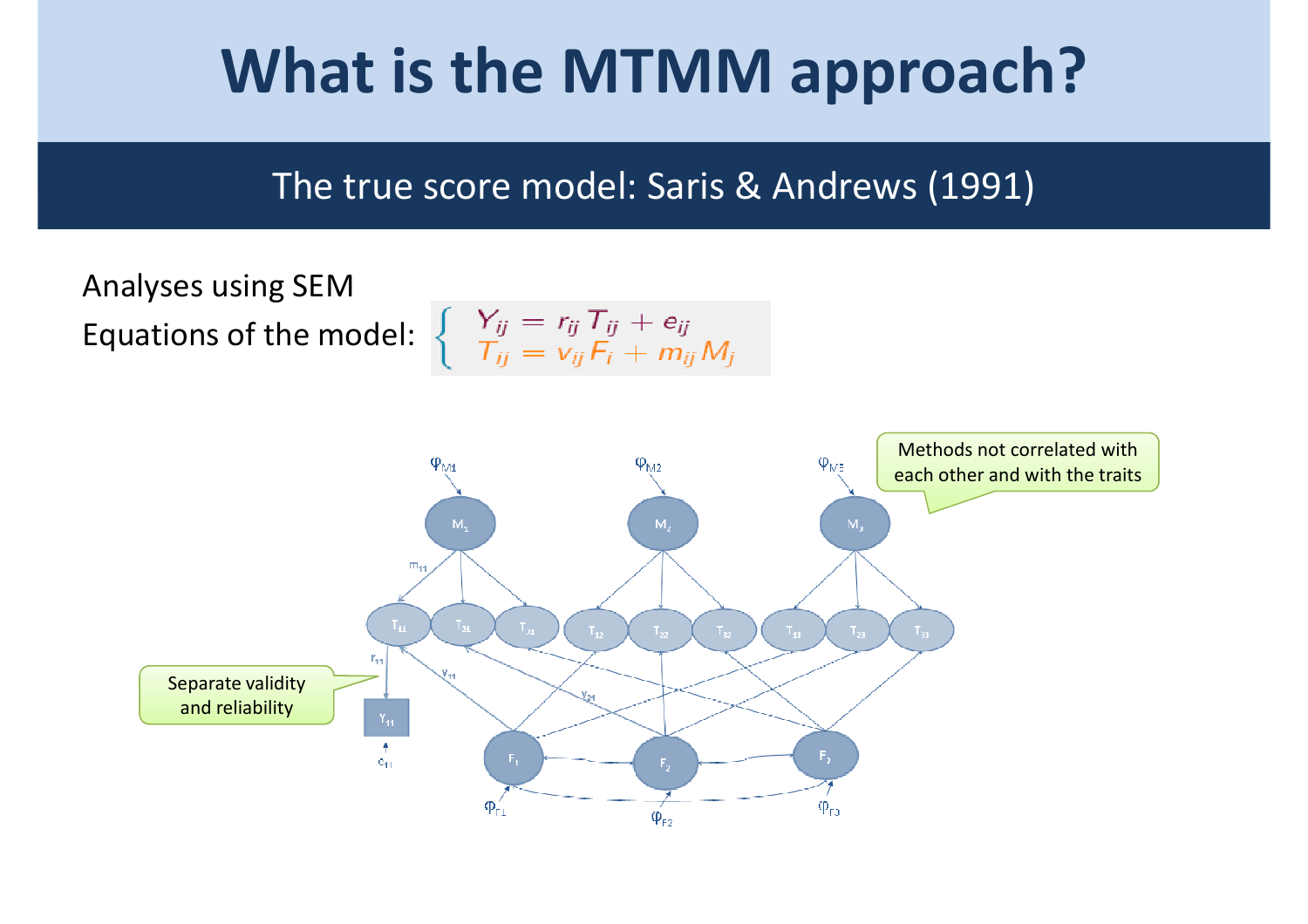## **Why do we need SQP?**

Limits of MTMM experiments

Get information only **after data collection**

Results for specific questions

- **Cannot be generalized** to other measures
- and the state of the Many interactions

Repetitions needed so require **long surveys**

**Links of the Company**  $-$  Time, Cost, Cognitive Burden, Memory effect

**In practice, impossible to repeat all questions**

–Alternative? The SQP software

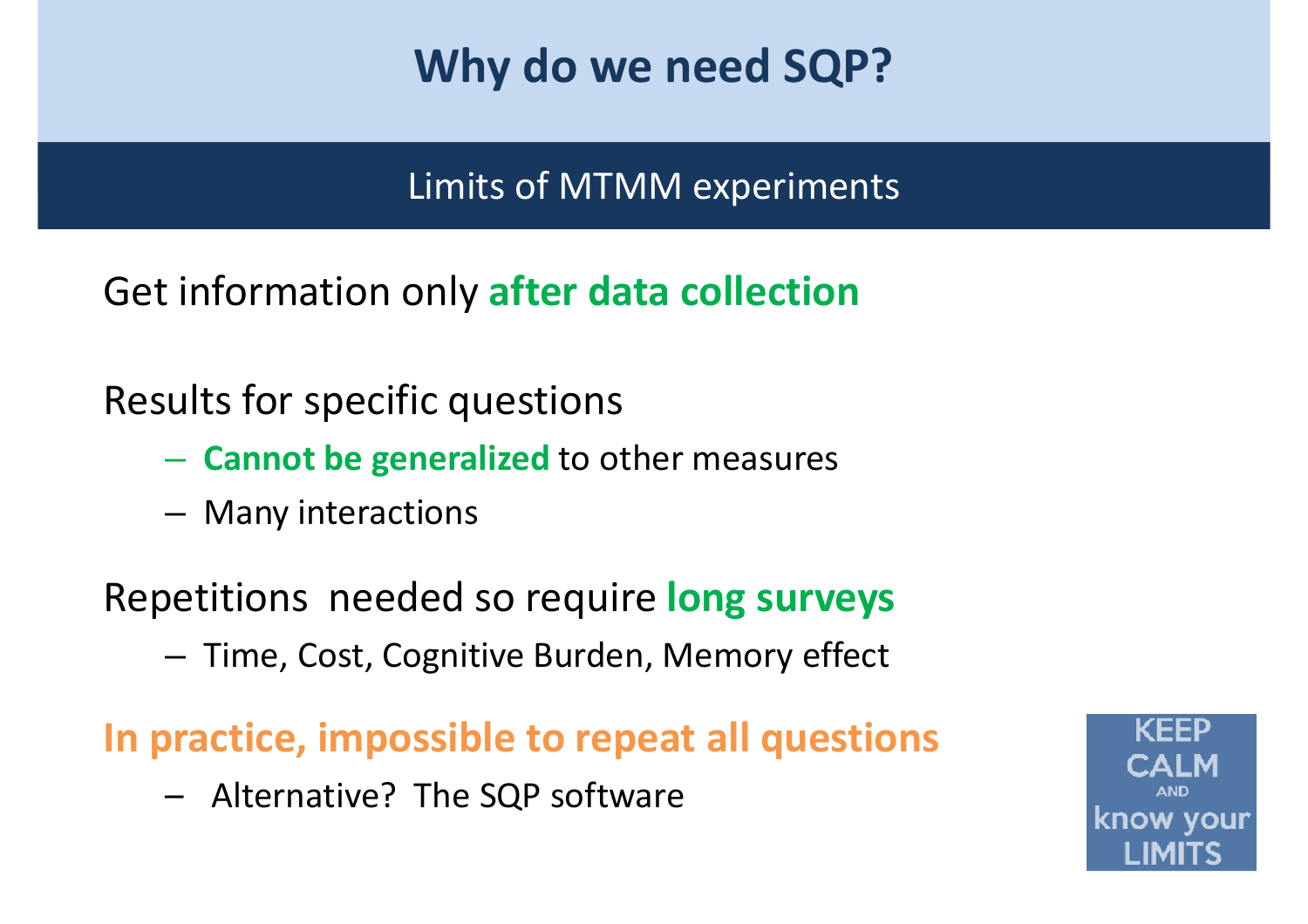# **What is SQP?**

A survey quality prediction system for questions used in survey research and a database of questions with information about their quality

#### What can you get in SQP?

- Reliability, validity, and quality coefficients
- With confidence intervals

#### What do you have to do?

– Go to <u>sqp.upf.edu</u>



- Consult the information already stored in the database
- Introduce a new question and code its characteristics following the program instructions until you get a prediction

RECSM working paper: Saris, Oberski, Revilla, Zavala, Lilleoja, Gallhofer & Gruner (2011). "Final report about the project JRA3 as part of ESS Infrastructure".

Tutorials: https://www.youtube.com/channel/UCpljiQFlE4j5CYI-rqMKDig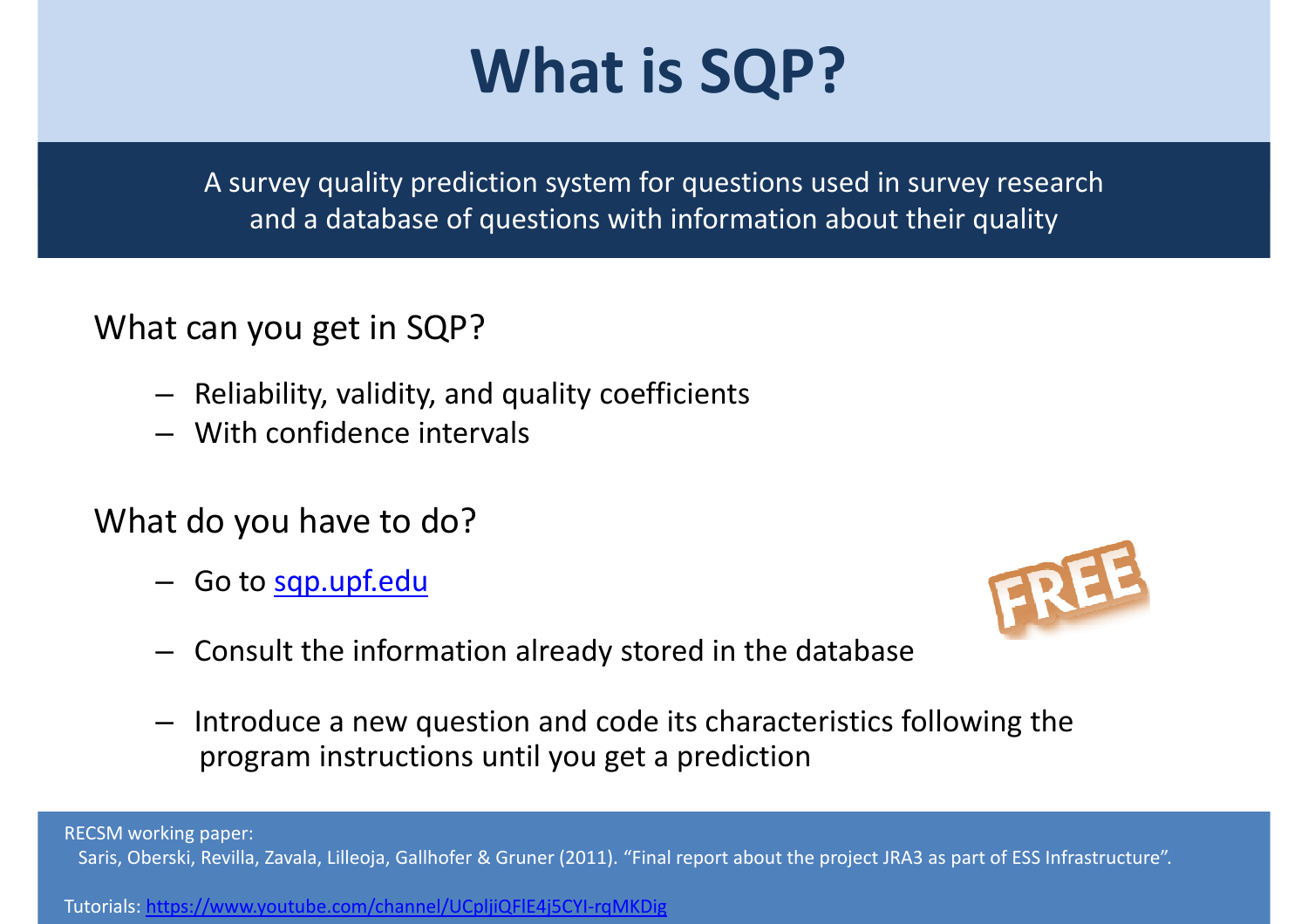# **What is behind the program?**

## 25 years of cumulative experience



A meta-analysis of 3,700 quality estimates from MTMM experiments conducted in  $\approx$  30 countries (mainly ESS)

These estimates are explained by up to 60 questions characteristics

Random Forest approach used

Good predictions obtained: explained variance ( $R^2$ ) for reliability of .65 and for validity of .84

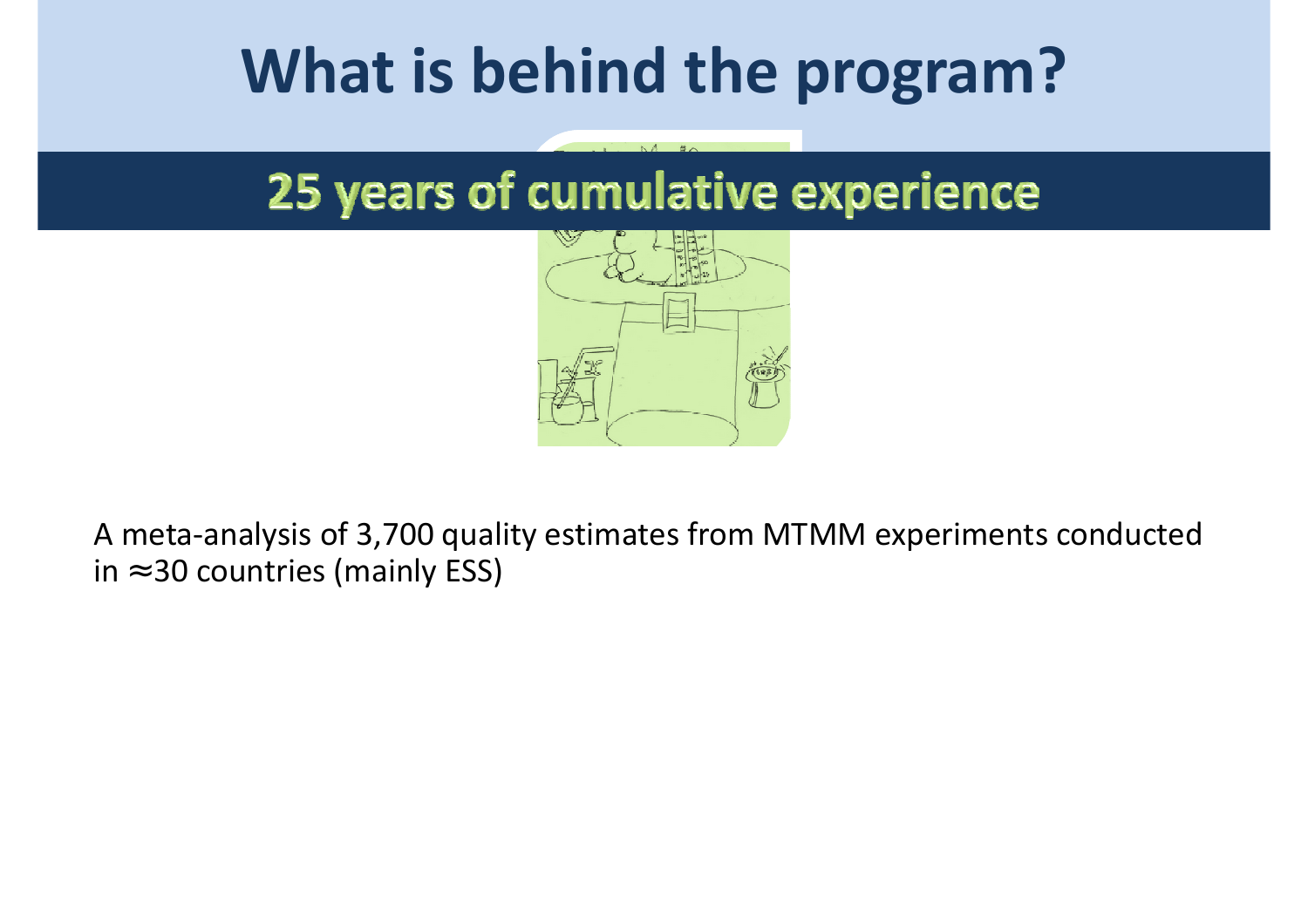## **What to do once we know the quality?**

### Different uses of the information about quality

Before the data collection:

**Links of the Company**  Compare different formulations of the questions and use this information to improve **questionnaire design**

<u>After</u> data collection:

**Hart Committee**  $-$  **Correct** for measurement errors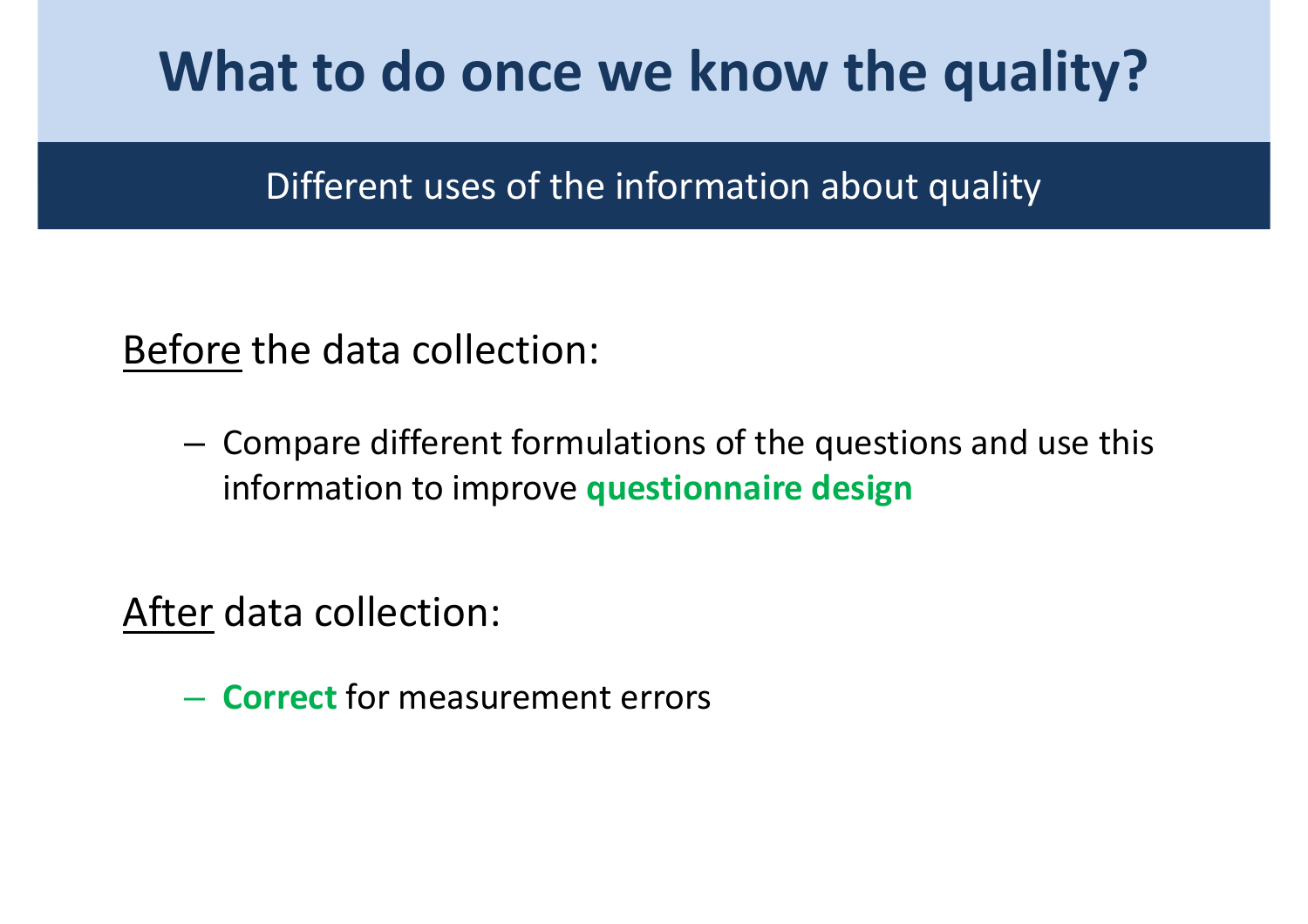## **Correction for ME: an illustration**

#### Model we want to study



What is the problem? Model not identified!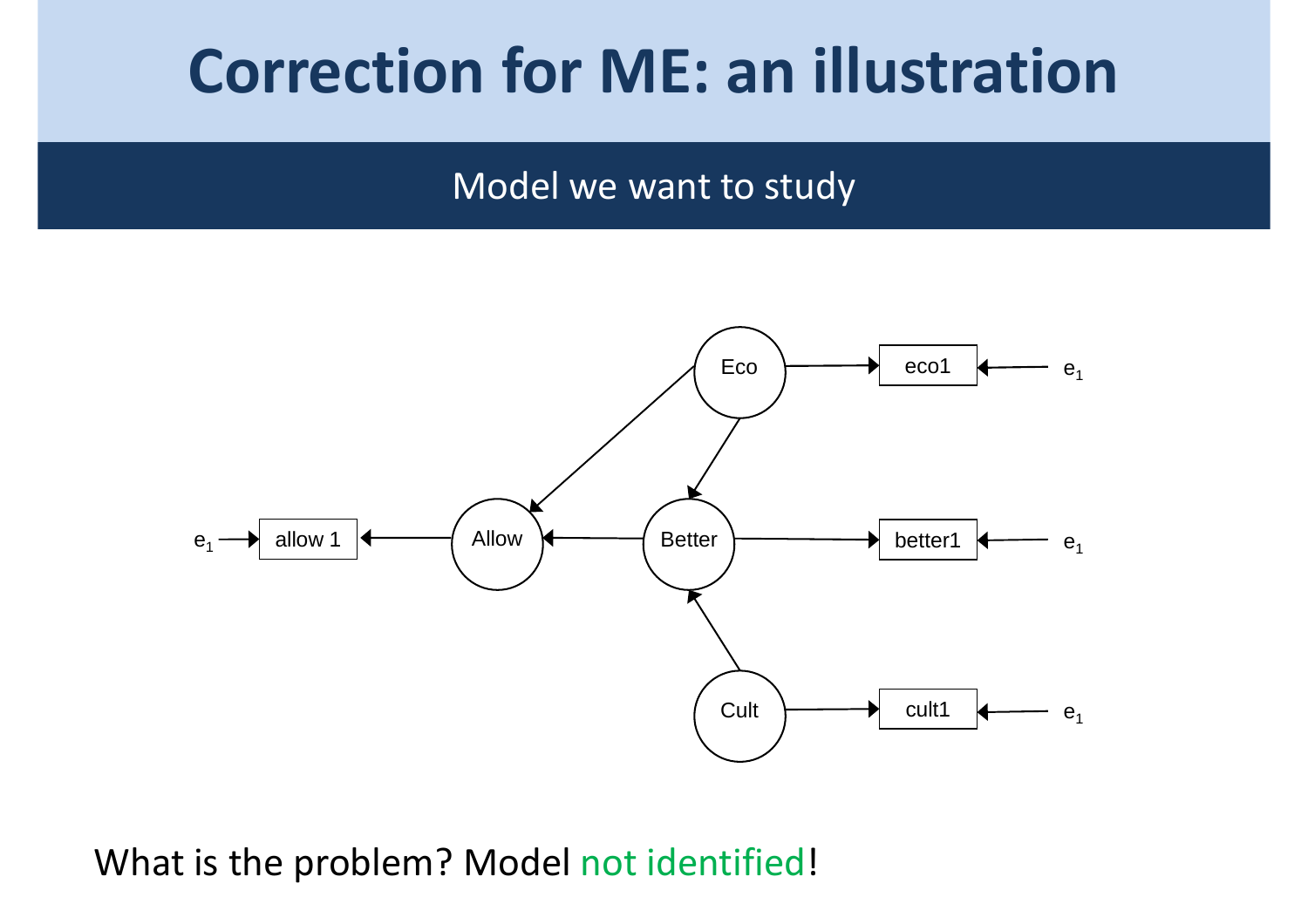## Most common way to deal with this

#### Assuming no ME  $\Leftrightarrow$  q=1  $\Leftrightarrow$  Model without correction

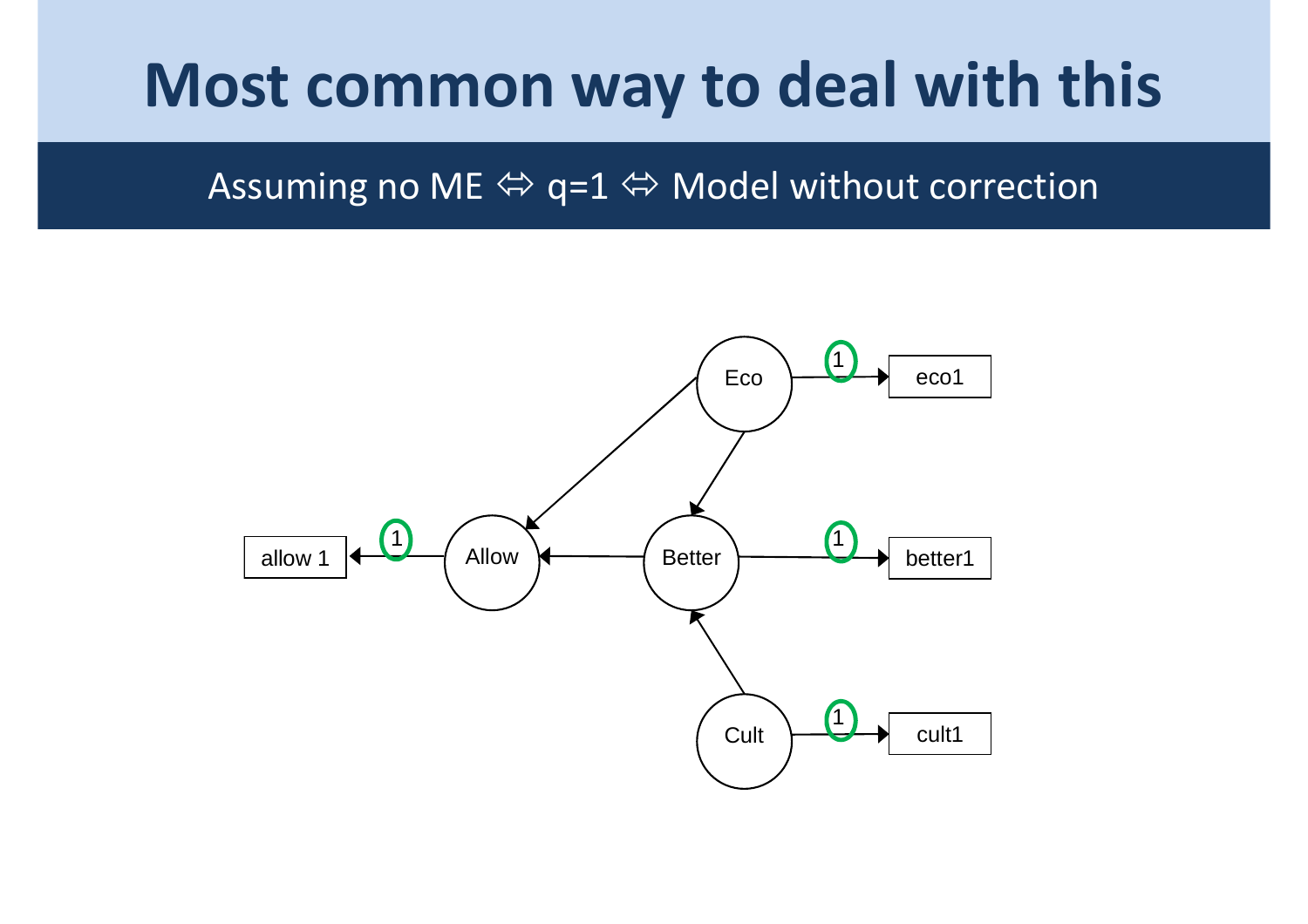## **How to correct for ME?**

Fix the loadings to the values of the quality coefficients

## Information about quality can be obtained from

- **MTMM** experiments
- **SQP** predictions

Big advantage: Does not require to collect previous data

Big advantage: Can be obtained for almost any question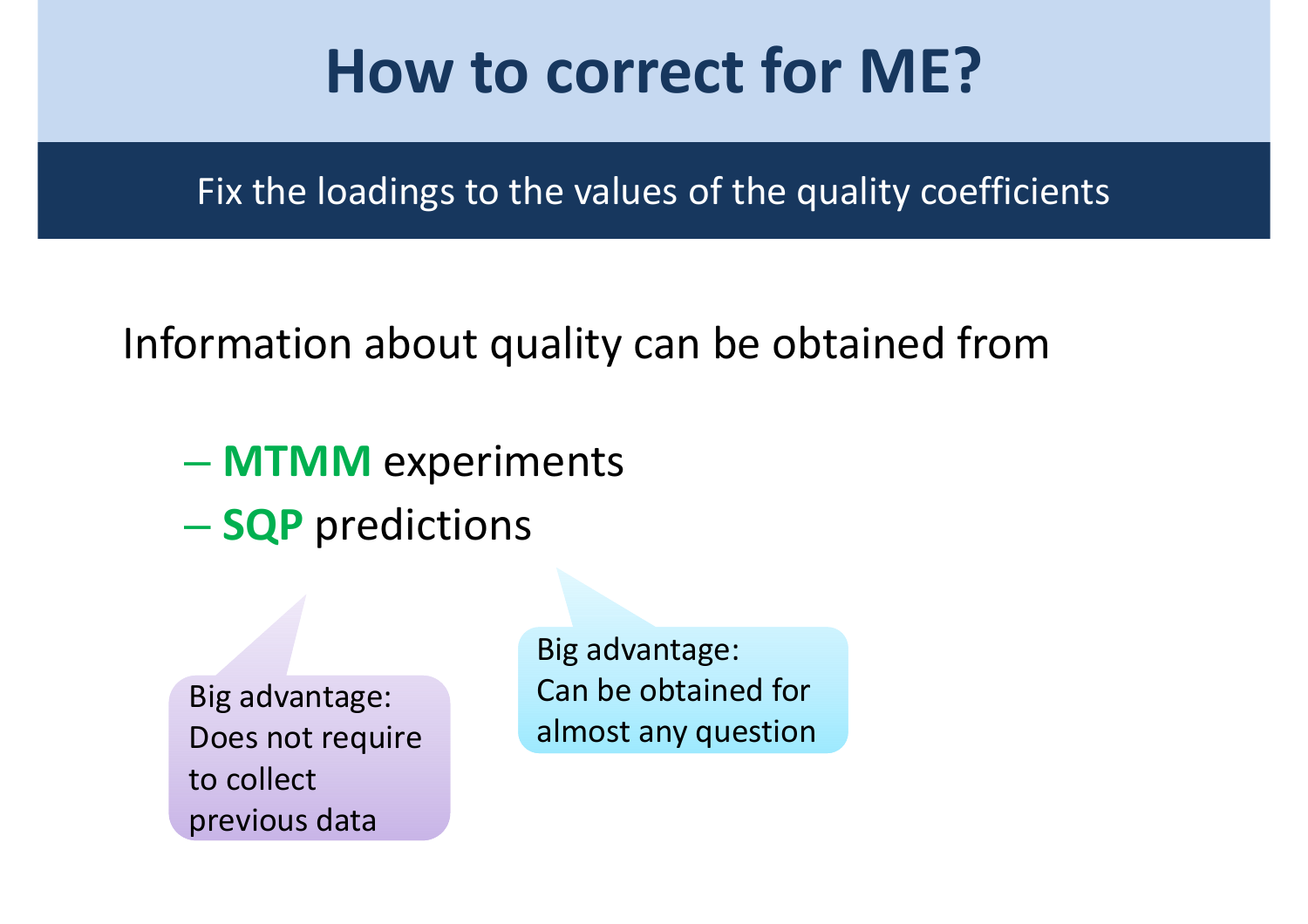## **Correction for ME using quality coefficients**

Step 1: get the predictions of quality for each question using SQPStep 2: fix the loadings to these values

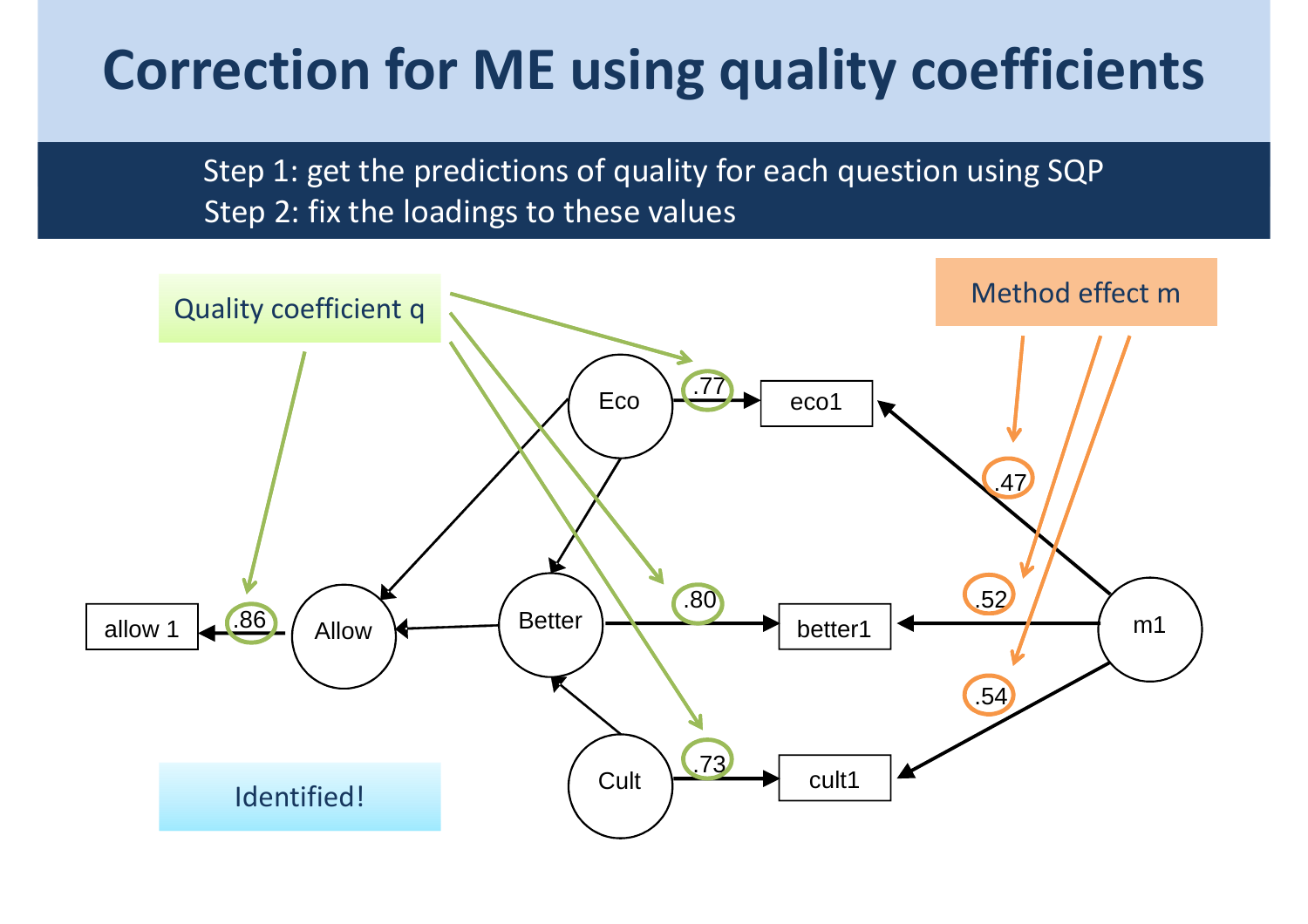## **Estimates of the effects**

Rather different conclusions with respect to the size of the effects

| <b>Effects</b>         | <b>No correction</b> | fix ly <sub>sop</sub> |
|------------------------|----------------------|-----------------------|
| <b>Better to Allow</b> | $-.23$               | $-.17$                |
| <b>Eco to Allow</b>    | $-.31$               | $-.56$                |
| <b>Eco to Better</b>   | .45                  | .52                   |
| <b>Cult to Better</b>  | .41                  | .40                   |
| <b>Corr Eco-Cult</b>   | .66                  | .82                   |
| Expl. var Allow        | .25                  | .50                   |
| Expl. var Better       | .61                  | .78                   |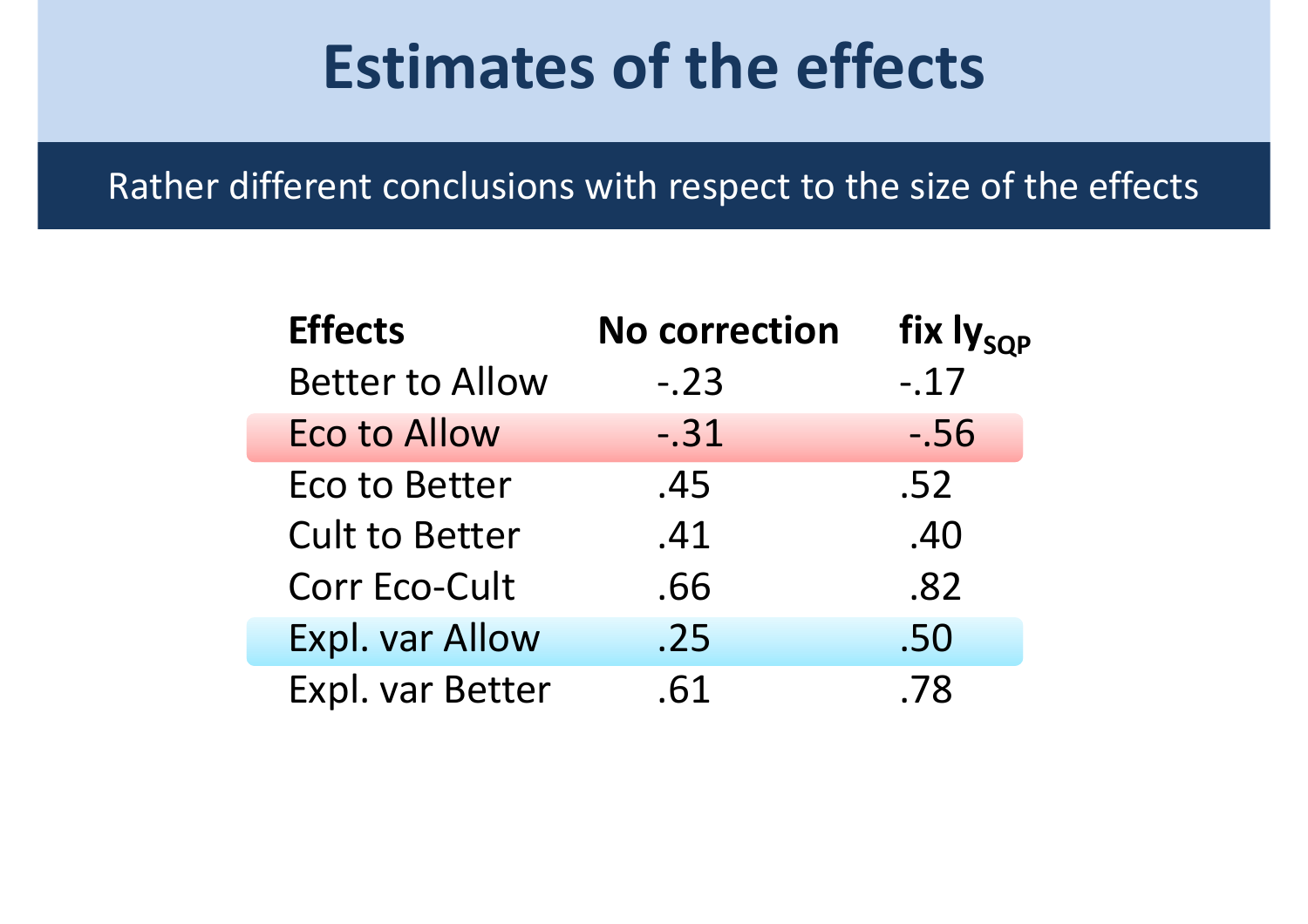# **More information**

#### **ESS EduNet**

**Countries by Round** About

**Measurement errors** 

#### **Topics**

Chapter 1

Chapter 2

Chapter 3

Chapter 4

Chapter 5

Chapter 6

Chapter 7 Appendix 1

Appendix 2

References

Multilevel models

Design, Evaluation, and **Analysis of Questionnaires** for Survey Research

**Euperetted Mater** 

**WILEY** 



**Willem E. Saris Irmtraud N. Gallhofer** 

www.

WILEY SERIES IN SURVEY METHODOLOGY

**Convenience Marxists** 

#### A simple procedure to correct for measurement errors in survey research

#### **By Anna DeCastellarnau and Willem Saris**

**ESS EduNet** European Social Survey Education Net

#### **Introduction**

Although most applied researchers believe that survey data contain measurement errors, very few correct these errors. In principle, the reason for this omission cannot be that the procedures are not known because they were already developed in the 20th century [Gol73]. One of the reasons for this omission is probably that these procedures make it necessary to collect multiple indicators for all variables in the study in order to correct for measurement errors. This doubles or triples the response burden for the respondents, increases the costs of the research and makes the analysis rather complex. The purpose of this text is therefore to illustrate how corrections can be made in a very simple way and to show that researchers can and should always correct for these errors.

#### http://essedunet.nsd.uib.no/cms/topics/measurement/

Saris, W.E., & M. Revilla (2016). "Correction for measurement errors in survey research: necessary and possible". Social **Indicators** Research,  $127(3)$ : 1005-1020. DOI: 10.1007/s11205-015-1002-x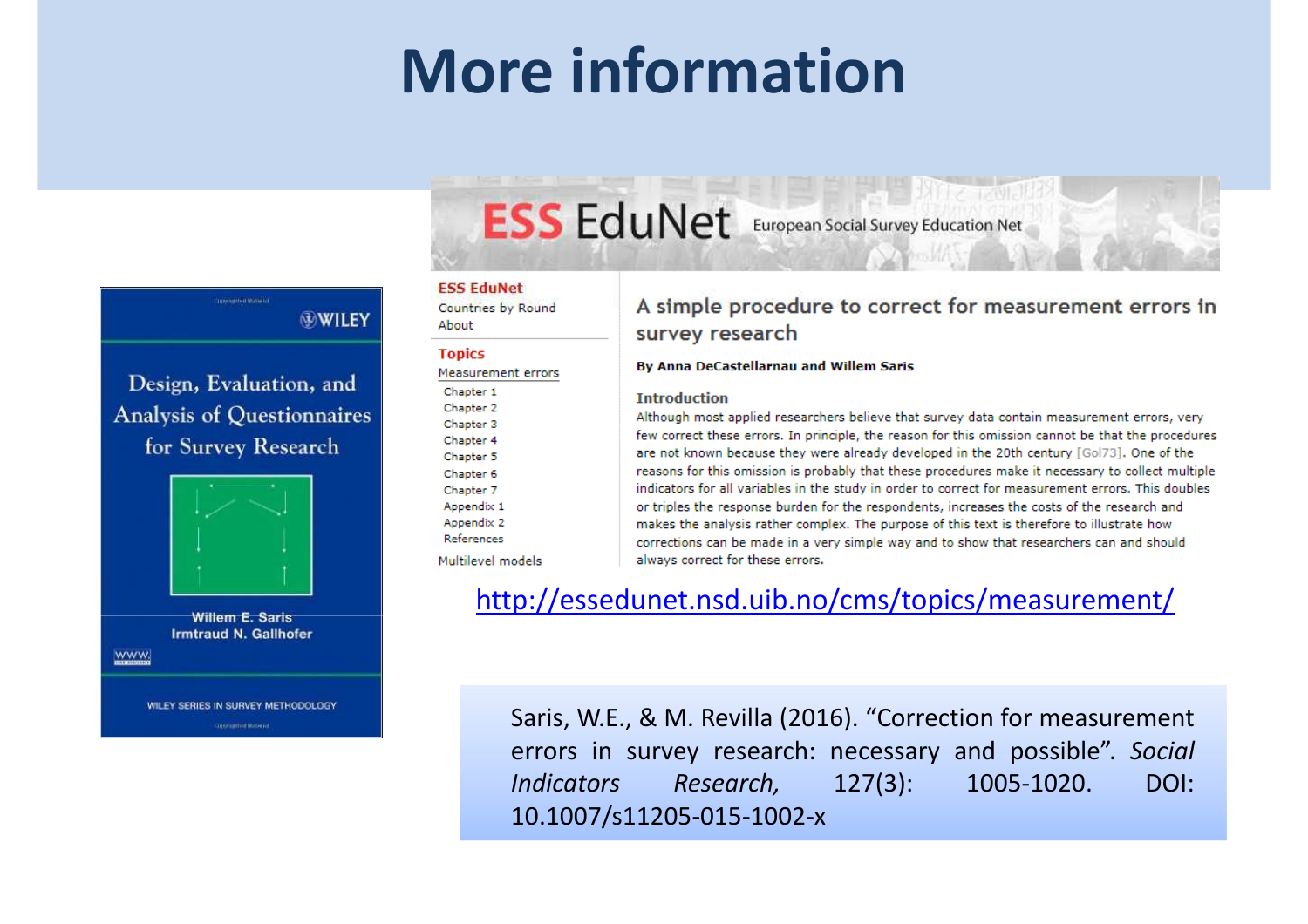# **Conclusions**

### 10 main points to remember

- 1. There is no measurement without errors
- 2. These measurement errors affect the results and comparisons across groups
- 3. It is crucial to evaluate the size of these errors for each question
- 4. This can be done using an MTMM approach, but this approach has limits
- 5. An alternative is to use the SQP software to predict the quality of the questions
- 6. SQP can be used to improve questionnaire design
- 7. Still, there will be measurement errors so it is necessary to correct for this
- 8. This can be done by fixing the loadings to the values of the quality coefficients
- 9. There are also other ways of correcting for measurement errors
- 10. Correction for measurement errors affects the results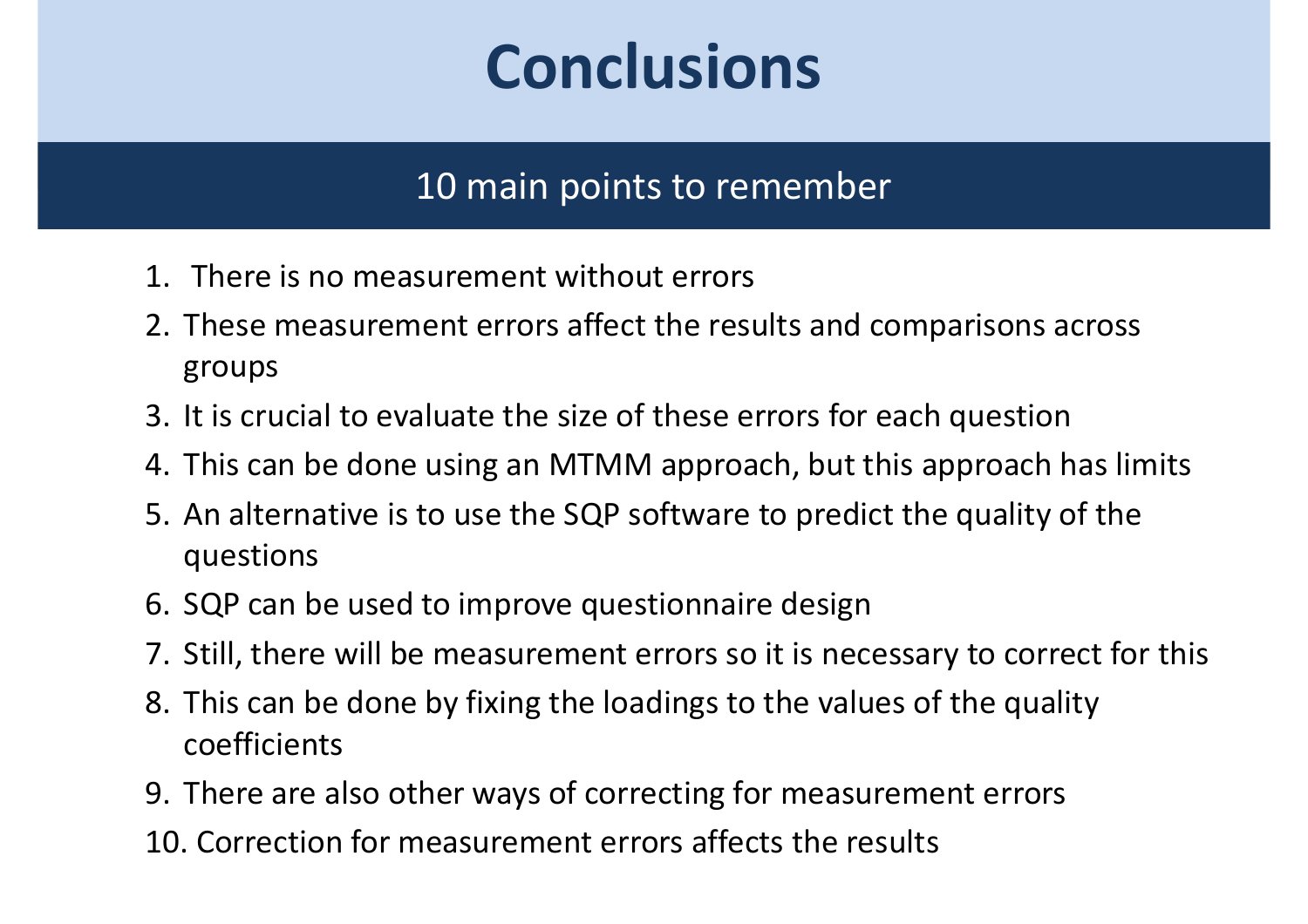# **Thank you for your attention!**

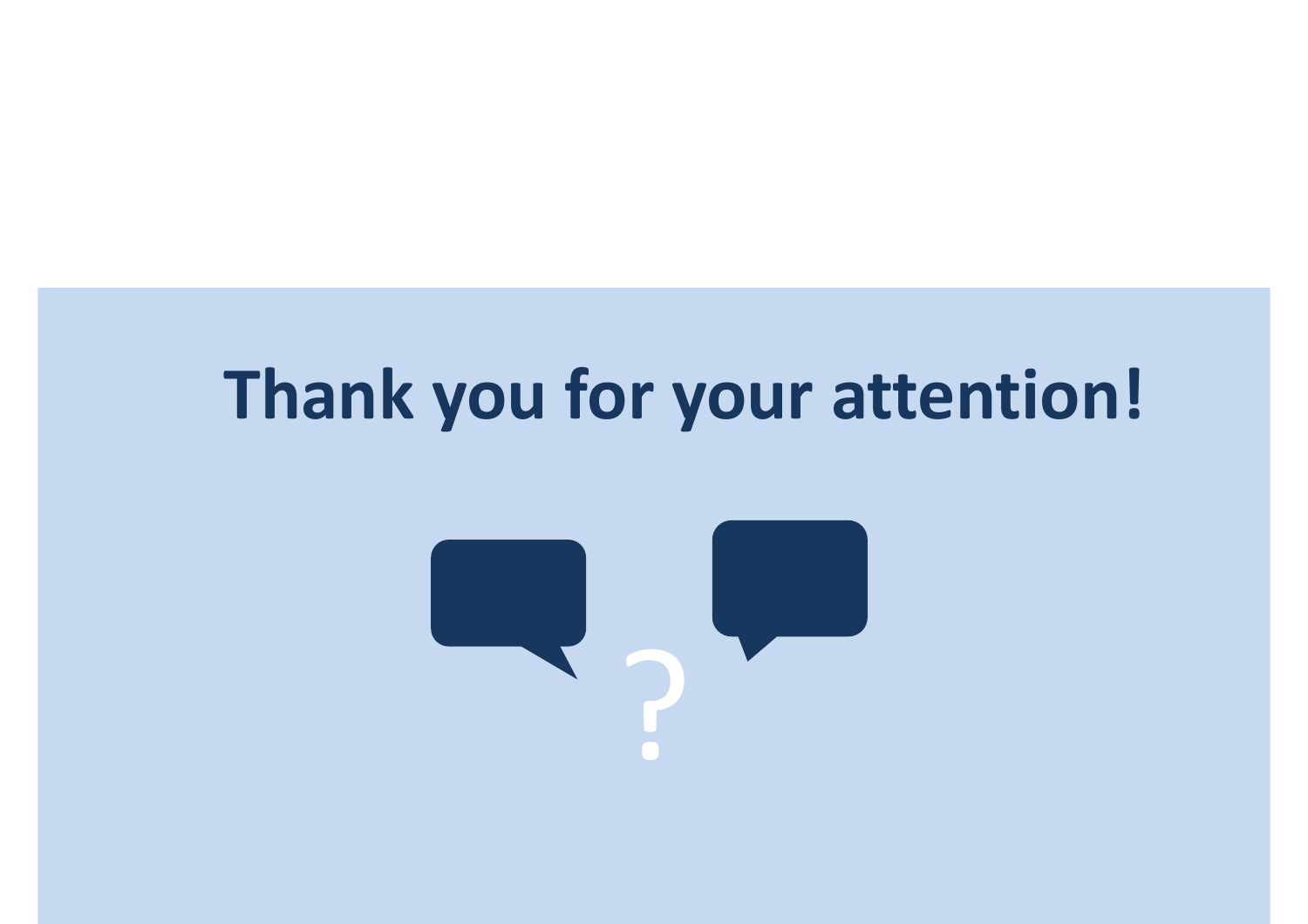# **Questions of the illustration**

Form of the questions in the Main questionnaire of the ESSCountry: Ireland

## First question of the battery (**not used**)

To what extent do you think Ireland should allow people of the same race or ethnic group as most Irish people to come and live here?

## Opinion about immigration (**Allow**)

How about people from the poorer countries outside Europe? Use the same card

- 1. Allow many to come and live here
- 2. Allow some<br>3 Allow a few
- 3. Allow a few
- 4. Allow none